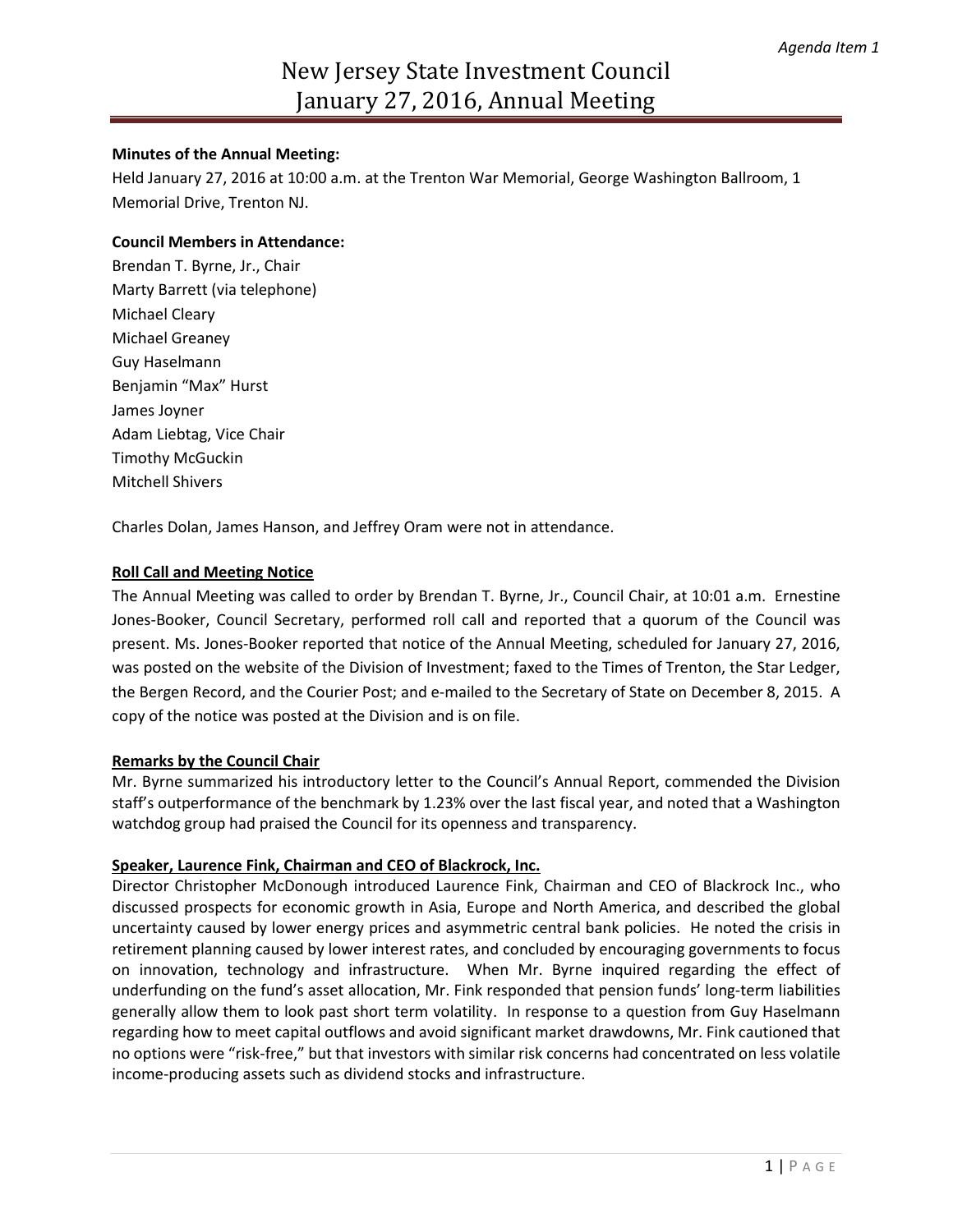# **Report from the Division of Investment**

Mr. McDonough provided an overview of the Division, the Council and the Pension Fund. Mr. McDonough provided a recap of the capital markets during 2015, and reported performance in total and relative to the benchmark for fiscal year and calendar year 2015. He provided a performance comparison to other large public pension funds on a risk and return basis; and described the performance of various asset classes. He described historical trends in asset allocation, reviewed accomplishments for 2015, and described 2016 goals and initiatives. In response to a question from Adam Liebtag, Mr. McDonough noted the number of staff at the Division has been essentially flat over the last five years. Mr. Haselmann and Mr. Byrne noted the need for additional resources for internal staff, and Max Hurst commented on the importance of proper pension funding by the State as well.

# **FY17 Annual Investment Plan**

Mr. McDonough provided an overview of the process of adopting the annual investment plan for Fiscal Year 2017, and encouraged Council members to provide input to staff with respect to the plan. Deputy Director Corey Amon summarized the development of the FY17 Annual Investment Plan that will be presented for approval by the Council in May. Mr. Amon elaborated on capital market assumptions, and demonstrated how these assumptions affected investment returns for various asset classes. In response to a question from Mr. Byrne, Mr. Amon explained how the model assumes constant market volatility over an extended time period. Michael Cleary inquired regarding the contributions made by municipalities and their respective employees. Mr. Byrne responded that the Council could invite John Megariotis of the Division of Pensions and Benefits to discuss these questions. Mr. Haselmann commented on capital market assumption limitations and suggested that recent positive performance could be caused by unique factors such as monetary and fiscal stimulus that may be unavailable in the future.

# **Alternative Investments Presentation by Aon Hewitt**

Kristen Doyle and Steve Cummings of Aon Hewitt presented a summary of the Division's alternative investment program, describing the role of alternative investments in the Fund's overall portfolio and comparing the Fund's alternative investment portfolio to its peers. Ms. Doyle discussed the risk-adjusted long-term performance of various alternative asset classes versus stocks and bonds, and the relative performance of a well-diversified portfolio including alternatives versus various portfolios without alternatives. In response to Mitchell Shivers' question about what the theoretical cap should be for alternative investments, Ms. Doyle and Mr. Cummings explained that it is possible to invest 100% in alternatives, but that Aon Hewitt ordinarily would recommend that no more than 40% of a fund's risk allocation be invested in alternatives. Mr. Haselmann emphasized that the focus should be on the net returns of alternative investments, and not the amount of fees paid. In response to a question from Mr. Shivers regarding historical trends in alternative investments, Ms. Doyle and Mr. Cummings discussed enhanced transparency, lower fees, and increased sophistication of investors. In response to a question from Mr. Byrne regarding whether these types of investments could be made by internal staff rather than through funds, Ms. Doyle responded that resource constraints could cause a problem. Mr. Shivers further noted the benefit of a diversified portfolio of funds.

# **Sale of JLL Partners V, L.P. and Carlyle Mezzanine Partners II, L.P.**

Mr. McDonough reported that the Division completed the sale of its interest in JLL Partners V L.P. and Carlyle Mezzanine Partners II as of December 31, 2015, and described the terms of the transaction. Mr.